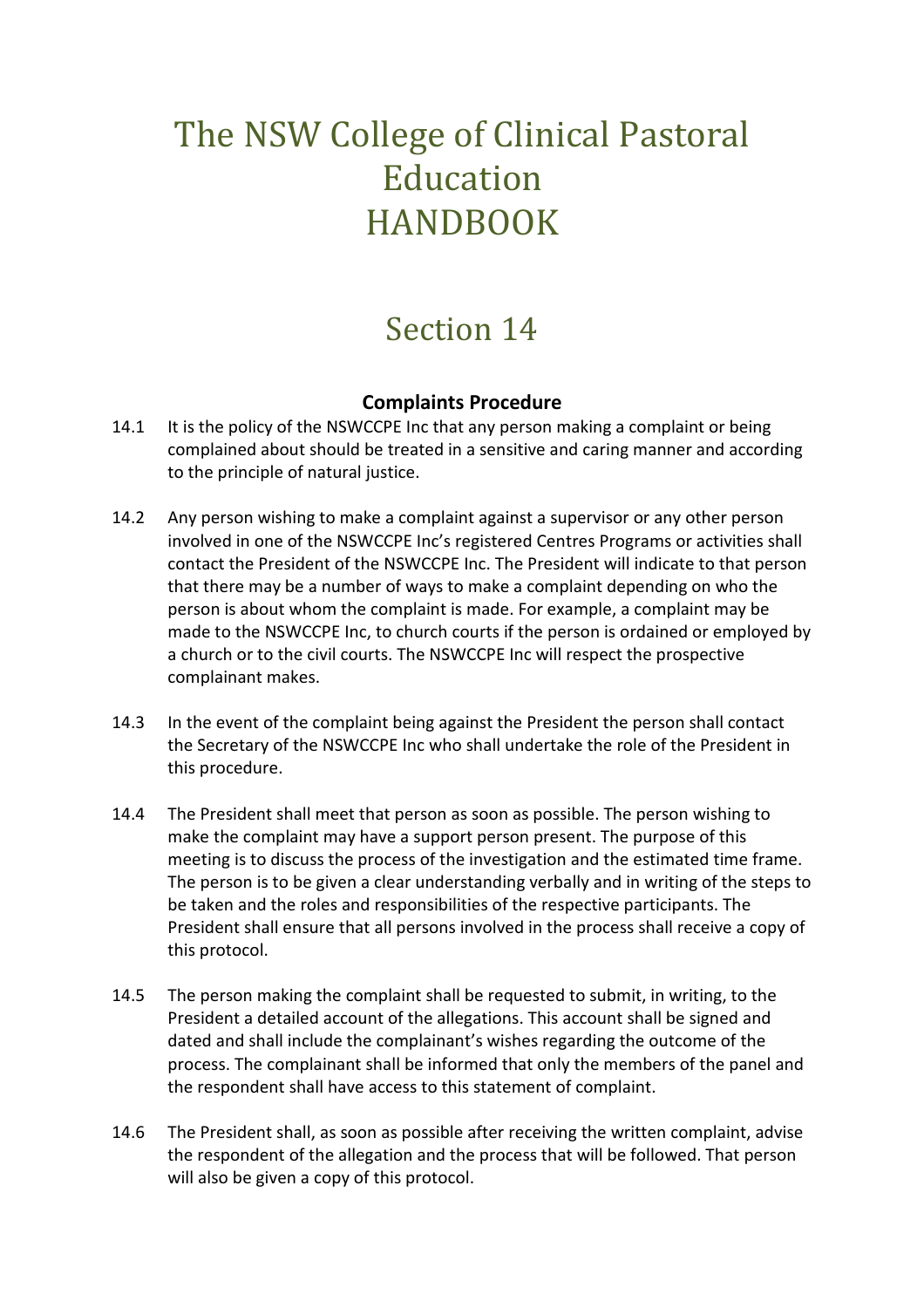- 14.7 The President shall take all necessary steps to ensure the safety of the complainant and other persons who may be at risk. This may involve suspending a Program pending the outcome of the investigation.
- 14.8 The President shall convene a panel as described in paragraph 14.10. The President shall nominate the convener of the panel and the number members that shall be deemed a quorum. The panel shall conduct a formal investigation of the complaint. The complainant will be informed, in advance, of the identity of the panel members. The panel shall interview the complainant and the purpose of the interview shall be made clear to the complainant prior to it being conducted.
- 14.9 The President shall endeavour to ensure that all persons constituting the panel have an understanding of the principles of investigative interviewing.
- 14.10 The panel of interviewers shall include the Convener and two other persons who have agreed to be available for the investigation, at least one of whom shall be of the opposite sex to the complainant. At least two members of the panel must be present for the investigation to proceed. The following could also be present if the complainant chooses:
- 14.10.1 a sexual assault worker, or
- 14.10.2 a support person. who shall act only in the role of an observer. As the investigation does not purport to be a 'legal' enquiry, the support person shall not be a legally qualified person.
- 14.11 An observer is obliged to keep the whole matter confidential and can take no part in the investigative process, other than to offer emotional support to the complainant,
- 14.12 In the case of sexual assault, a sexual assault worker shall act to provide support to the complainant and provide information as to the nature of sexual assault to the members of the panel.
- 14.13 The Convener shall tape record all interviews conducted by the panel. The recordings shall be kept under strict control by the Convener so that confidentiality is assured. The complainant, witness or respondent as the case may be shall be given a copy of the recording of their interview with the panel, if so desired.
- 14.14 The complainant shall be informed that no persons, other that those on the interviewing panel, will have access to the tape recording. (However, if the complainant chooses to make a complaint to the police and the matter is pursued through the courts, the complainant shall be informed that the recording can be subpoenaed by the court).
- 14.15 Following the interview with the complainant, the panel will interview any witnesses it deems necessary and any nominated by the complainant. It may also interview any witness to the event who presents of their own volition. If appropriate and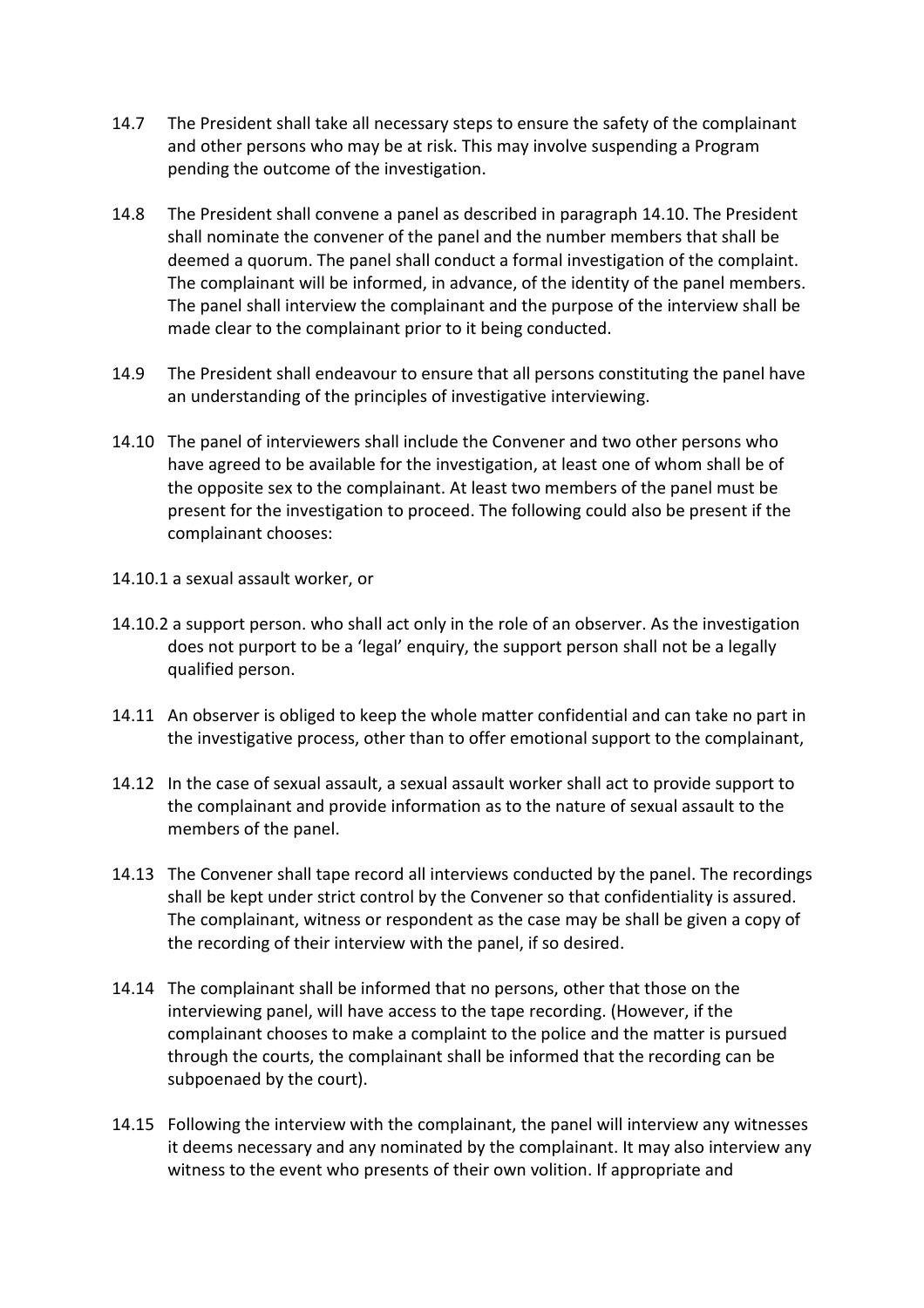requested a Sexual Assault Worker or a support person may be present for these interviews.

- 14.16 The panel shall then interview the respondent. The procedures followed and advice given shall be as above, with the exception that a Sexual Assault Worker and the complainant will not be present. The respondent shall be entitled to have a support person present acting in the role of an observer as defined in 14.11 above.
- 14.17 Following the above interviews, the panel of interviewers will make a decision as to the action they believe should occur and present this in writing to the Executive Committee. The Executive Committee may wish to take legal advice on the wording of the letters to be sent to the complainant and respondent. The outcome of shall be communicated to them as soon as is possible.
- 14.18 Should either the complainant or the respondent initiate legal action this process is suspended pending the outcome of those legal proceedings.
- 14.19 Recommendations that the panel may make to the Executive Committee are;
- 14.19.1 In the case of a person other than a supervisor that recommendation may be:
- 14.19.1.1 there is no case to answer,
- 14.19.1.2 that a warning be given,
- 14.19.1.3 that a reprimand be given,
- 14.19.1.4 that the trainee be removed from the course,
- 14.19.2 In the case of the complaint being against a supervisor that recommendation may be one or a combination of the following;
- 14.19.2.1 there is no case to answer,
- 14.19.2.2 required to work with another supervisor mutually agreed upon by the Supervisor, the respondent and the NSWCCPE Inc.
- 14.19.2.3 required to be in supervision with a supervisor mutually agreed upon by the S Supervisor, the Respondent and the NSWCCPE Inc.
- 14.19.2.4 suspension of accreditation for a period,
- 14.19.2.5 removal of accreditation.
- 14.19.2.6 withdrawal of Centre Registration.